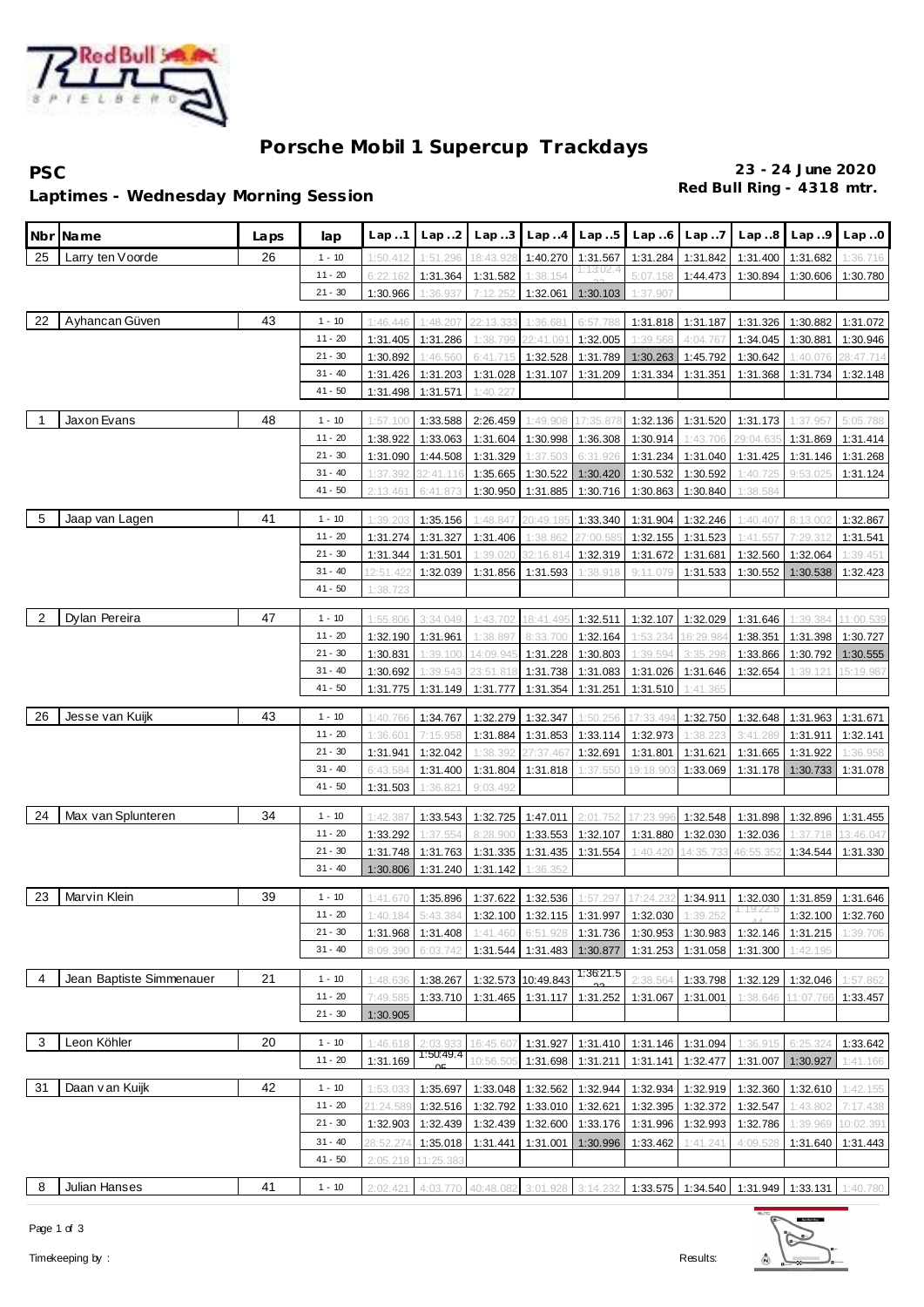

# **Porsche Mobil 1 Supercup Trackdays**

**PSC 23 - 24 June 2020**

## **Red Bull Ring - 4318 mtr. Laptimes - Wednesday Morning Session**

|    | Nbr¶Name               | Laps | lap                    | Lap.1                | Lap.2               | Lap.3                | Lap.4                | Lap5                 | Lap.6                                                            | Lap.7                | Lap.8                | Lap.9                      | Lap.0                 |
|----|------------------------|------|------------------------|----------------------|---------------------|----------------------|----------------------|----------------------|------------------------------------------------------------------|----------------------|----------------------|----------------------------|-----------------------|
|    |                        |      | $11 - 20$              | 8:52.445             | 1:31.753            | 1:31.808             | 1:32.323             | 1:32.530             | 1:32.008                                                         | 1:38.298             | 5:53.602             | 1:32.116                   | 1:32.625              |
|    |                        |      | $21 - 30$              | 1:31.195             | 1:31.051            | 1:31.259             | 1:37.483             | 14:57.979            | 1:37.972                                                         | 24:07.808            | 1:32.120             | 1:31.734                   | 1:31.670              |
|    |                        |      | $31 - 40$              | 1:31.701             | 1:32.212            | 1:32.471             | 1:33.405             | 1:31.941             | 1:32.182                                                         | 1:32.712             | 1:32.182             | 1:32.674                   | 1:32.678              |
|    |                        |      | $41 - 50$              | 1:44.549             |                     |                      |                      |                      |                                                                  |                      |                      |                            |                       |
|    |                        |      |                        |                      |                     |                      |                      |                      |                                                                  |                      |                      |                            |                       |
| 10 | Marius Nakken          | 34   | $1 - 10$               | 1:42.592             | 1:34.536            | 1:33.355             | 1:33.227             | 2:01.188             | 17:26.192                                                        | 1:32.752             | 1:32.493             | 1:35.790                   | 1:33.331              |
|    |                        |      | $11 - 20$              | 1:41.177             | 5:18.364            | 1:32.812             | 1:32.448             | 1:42.856             | 10:08.058                                                        | 1:33.121             | 1:32.344             | 1:32.552                   | 1:45.312              |
|    |                        |      | $21 - 30$<br>$31 - 40$ | 15:58.72             | 1:34.513            | 1:32.058             | 1:31.490             | 1:31.144             | 1:31.066                                                         | 1:51.113             | 20:17.01             | 1:45.676                   | 2:04.830              |
|    |                        |      |                        | 1:31.434             | 1:31.980            | 1:31.748             | 2:24.091             |                      |                                                                  |                      |                      |                            |                       |
| 30 | Lucas Groeneveld       | 43   | $1 - 10$               | 1:48.678             | 1:36.707            | 1:36.093             | 1:35.138             | 1:57.562             | 16:44.79                                                         | 1:33.252             | 1:32.587             | 1:32.363                   | 1:32.186              |
|    |                        |      | $11 - 20$              | 1:32.416             | 1:40.029            | 5:59.194             | 1:33.574             | 1:32.553             | 1:32.971                                                         | 1:32.515             | 1:41.422             | 26:15.047                  | 1:32.781              |
|    |                        |      | $21 - 30$              | 1:32.680             | 1:36.440            | 1:32.422             | 1:32.380             | 1:41.494             | 8:29.593                                                         | 1:32.973             | 1:31.464             | 1:31.781                   | 1:31.435              |
|    |                        |      | $31 - 40$              | 1:31.505             | 1:37.661            | 36:46.826            | 1:33.452             | 1:41.07              | 4:17.411                                                         | 1:32.715             | 1:31.653             | 1:31.073                   | 1:32.407              |
|    |                        |      | $41 - 50$              | 1:31.188             | 1:31.227            | 2:05.351             |                      |                      |                                                                  |                      |                      |                            |                       |
| 33 | <b>Florian Latorre</b> | 29   |                        |                      |                     |                      |                      |                      |                                                                  |                      |                      |                            |                       |
|    |                        |      | $1 - 10$<br>$11 - 20$  | 1:56.489             | 23:11.451           | 1:32.380             | 1:31.395             | 1:31.232             | 1:39.267                                                         | 6:29.974             | 1:31.556<br>1:31.422 | 1:31.159                   | 1:37.696              |
|    |                        |      | $21 - 30$              | 9:11.500             | 1:32.165            | 1:40.295             | 12:30.050            | 1:31.602             | 1:31.856<br>1:31.392                                             | 1:31.192             |                      | 1:38.228                   | 9:50.516              |
|    |                        |      |                        | 1:31.173             | 1:38.904            | 13:39.138            | 1:31.396             | 1:32.526             |                                                                  | 1:31.553             | 1:31.486             | 1:39.859                   |                       |
| 6  | Jordan Love            | 43   | $1 - 10$               | 1:55.584             | 1:44.014            | 19:13.85             | 1:32.872             | 1:32.424             | 1:32.405                                                         | 1:32.114             | 1:39.451             | 4:14.094                   | 1:32.221              |
|    |                        |      | $11 - 20$              | 1:32.422             | 1:32.481            | 1:32.159             | 1:32.945             | 1:37.537             | 3:57.551                                                         | 1:32.396             | 1:32.099             | 1:32.185                   | 1:38.267              |
|    |                        |      | $21 - 30$              | 30:45.16             | 1:32.778            | 1:32.277             | 1:32.079             | 1:38.101             | 6:03.547                                                         | 1:33.086             | 1:32.352             | 1:32.229                   | 1:36.885              |
|    |                        |      | $31 - 40$              | 7:13.685             | 1:35.919            | 1:31.674             | 1:31.325             | 1:40.085             | 17:05.275                                                        | 1:31.445             | 1:31.661             | 1:31.605                   | 1:31.408              |
|    |                        |      | $41 - 50$              | 1:39.595             | 9:34.607            | 2:03.894             |                      |                      |                                                                  |                      |                      |                            |                       |
|    | Jukka Honkavuori       |      |                        |                      |                     |                      |                      |                      |                                                                  |                      |                      |                            |                       |
| 15 |                        | 49   | $1 - 10$<br>$11 - 20$  | 1:52.088             | 1:38.360<br>1:43.58 | 1:55.797             | 1:56.468             | 18:10.630            | 1:34.691                                                         | 1:32.470             | 1:34.484             | 1:32.691                   | 1:32.620              |
|    |                        |      | $21 - 30$              | 1:32.764<br>1:34.503 | 1:33.988            | 4:56.572             | 1:33.145<br>1:31.837 | 1:33.082             | 1:33.358                                                         | 1:33.587<br>1:32.144 | 1:33.729<br>1:31.965 | 1:48.510<br>1:32.213       | 19:43.905<br>1:32.157 |
|    |                        |      | $31 - 40$              | 1:32.735             | 1:42.914            | 1:31.821<br>5:51.031 | 1:32.495             | 1:41.867<br>1:32.918 | 16:25.463<br>1:32.456                                            | 1:47.405             | 20:11.67             | 1:34.931                   | 1:32.583              |
|    |                        |      | $41 - 50$              | 1:32.355             | 1:32.004            | 1:44.448             | 5:11.286             | 1:32.711             | 1:38.458                                                         | 1:33.024             | 1:56.481             | 15:40.128                  |                       |
|    |                        |      |                        |                      |                     |                      |                      |                      |                                                                  |                      |                      |                            |                       |
| 20 | Roar Lindland          | 14   | $1 - 10$               | 1:47.488             | 1:45.188            | 1:34.729             | 1:33.392             | 1:32.481             | 1:34.807                                                         | 1:43.726             | 4:35.967             | 1:35.977                   | 1:32.135              |
|    |                        |      | $11 - 20$              | 1:32.208             | 1:35.345            | 1:32.561             | 1:43.484             |                      |                                                                  |                      |                      |                            |                       |
| 34 | Moritz Sager           | 13   | $1 - 10$               | 1:47.663             | 1:54.95             | 18:05.86             | 1:33.116             | 1:32.333             | 1:32.848                                                         | 1:32.165             | 1:35.750             | 1:39.293                   | 4:18.313              |
|    |                        |      | $11 - 20$              | 1:33.374             | 1:32.388            | 2:10.297             |                      |                      |                                                                  |                      |                      |                            |                       |
|    |                        |      |                        |                      |                     |                      |                      |                      |                                                                  |                      |                      |                            |                       |
| 14 | Mateo Llarena          | 48   | $1 - 10$               | 1:40.473             | 1:35.688            | 1:40.555             | 1:50.946             | 17:46.27             | 1:38.080                                                         | 1:33.241             | 1:35.174             | 1:33.789                   | 1:33.963              |
|    |                        |      | $11 - 20$              |                      | 1:33.736 1:33.722   | 1:41.222             | 7:10.332             | 1:34.242             | 1:35.985                                                         | 1:33.612             | 1:33.295             | 1:33.301                   | 1:42.496              |
|    |                        |      | $21 - 30$              |                      |                     |                      |                      |                      | 16:41.273 1:38.358 1:32.861 1:32.221 1:32.494 1:42.726 21:05.850 |                      |                      | 1:35.764 1:34.453 1:33.524 |                       |
|    |                        |      | $31 - 40$              | 1:33.492             | 1:33.566            | 1:43.590             | 5:25.855             | 1:33.972             | 1:33.757                                                         | 1:48.392             | 16:35.453            | 1:34.232                   | 1:32.745              |
|    |                        |      | $41 - 50$              | 1:32.355             | 1:32.393            | 1:32.531             | 1:32.799             | 1:32.866             | 1:32.851                                                         | 1:41.368             | 13:16.73             |                            |                       |
| 12 | Philipp Sager          | 47   | $1 - 10$               | 1:48.032             | 1:36.947            | 1:34.755             | 1:33.968             | 2:03.475             | 19:08.271                                                        | 1:34.108             | 1:33.879             | 1:33.179                   | 1:33.190              |
|    |                        |      | $11 - 20$              | 1:33.037             | 1:43.532            | 5:43.243             | 1:34.439             | 1:34.696             | 1:33.913                                                         | 1:33.779             | 1:46.433             | 24:09.984                  | 1:34.901              |
|    |                        |      | $21 - 30$              | 1:33.608             | 1:33.423            | 1:32.465             | 1:32.573             | 1:42.444             | 10:13.058                                                        | 4:13.941             | 1:35.058             | 1:33.039                   | 1:32.271              |
|    |                        |      | $31 - 40$              | 1:32.290             | 1:32.331            | 1:32.432             | 1:48.648             | 30:39.973            | 1:38.108                                                         | 1:33.243             | 1:32.830             | 1:34.623                   | 1:32.609              |
|    |                        |      | $41 - 50$              | 1:32.500             | 1:41.446            | 5:48.794             | 7:05.000             | 1:33.938             | 1:32.642                                                         | 2:31.052             |                      |                            |                       |
|    |                        |      |                        |                      |                     |                      |                      |                      |                                                                  |                      |                      |                            |                       |
| 19 | Stéphane Denoual       | 34   | $1 - 10$               | 1:49.625             | 1:36.602            | 1:35.104             | 1:35.316             | 2:04.300             | 17:05.659                                                        | 1:34.094             | 1:36.221             | 2:00.163                   | 1:33.592              |
|    |                        |      | $11 - 20$              | 1:34.293             | 1:43.006            | 5:48.703             |                      | 1:34.528 1:33.997    | 1:34.229                                                         | 1:34.205             | 1:43.475             | 1:12:15.6                  | 4:52.038              |
|    |                        |      | $21 - 30$              | 1:34.882             | 1:44.153            | 5:35.149             |                      | 1:33.709 1:32.968    | 1:32.766                                                         | 1:32.799             | 1:42.183             | 6:03.433                   | 1:32.999              |
|    |                        |      | $31 - 40$              | 1:33.608             | 1:33.490            | 1:33.118             | 2:12.966             |                      |                                                                  |                      |                      |                            |                       |
| 21 | Clément Mateu          | 37   | $1 - 10$               | 1:42.664             | 1:39.252            | 1:34.099             | 1:33.297             | 1:59.157             | 17:24.124                                                        | 1:33.322             | 1:32.770             | 1:38.387                   | 1:33.190              |
|    |                        |      | $11 - 20$              | 1:42.117             | 7:55.308            | 1:36.540             | 1:34.579 1:33.037    |                      | 1:48.293                                                         | 1:44.888             | 1:11:30.1            | 4:59.302                   | 1:33.285              |
|    |                        |      | $21 - 30$              |                      | 1:33.345 1:33.274   | 1:47.749             | 6:55.973             | 1:33.252             | 1:32.779 1:36.107                                                |                      | 1:49.926             | 1:32.889                   | 1:57.682              |
|    |                        |      |                        |                      |                     |                      |                      |                      |                                                                  |                      |                      |                            |                       |



Timekeeping by : Results: